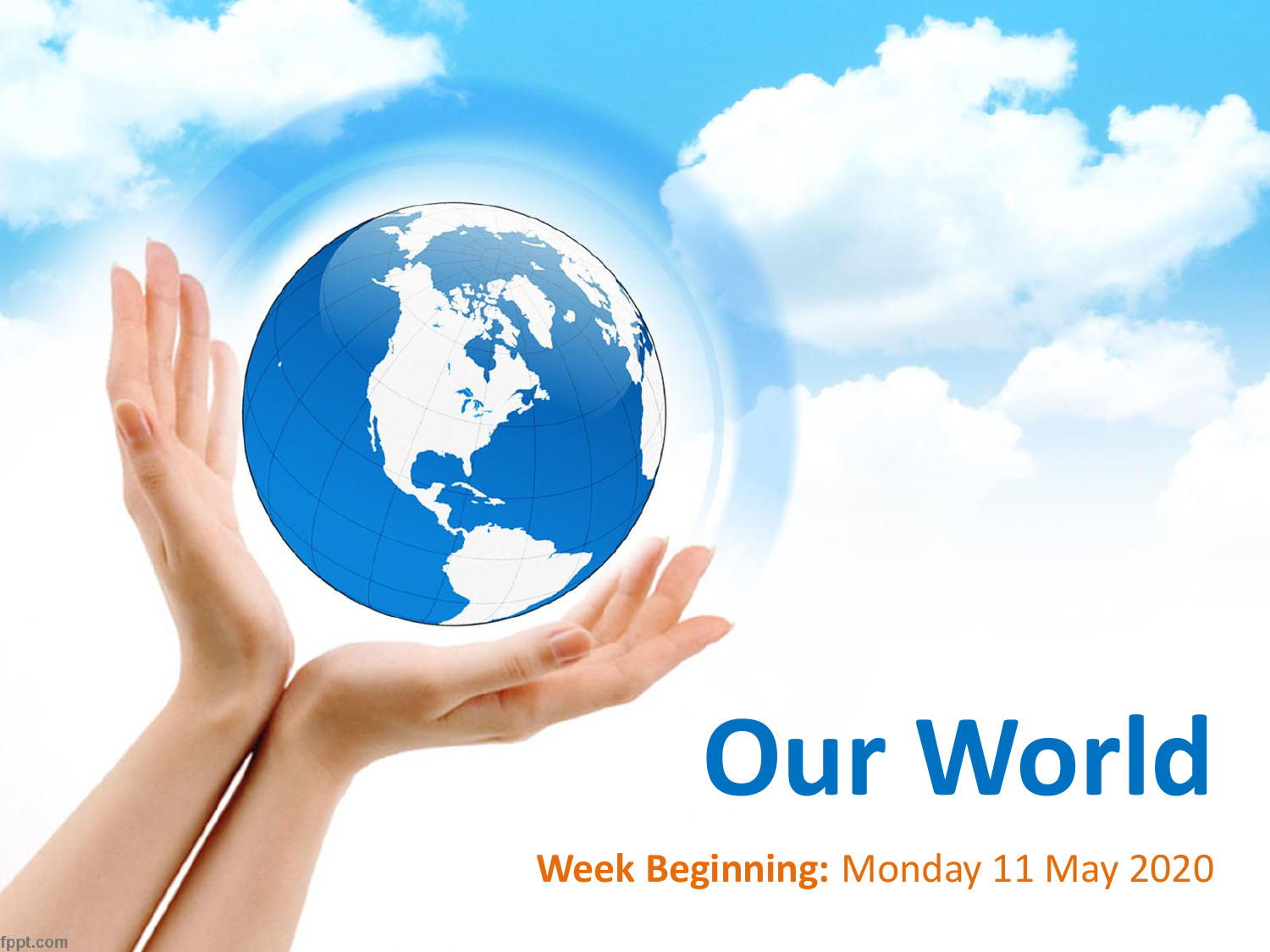# **This Week in Our World…**

This week the focus of **'Our World'** is an update about Covid-19 following the recent announcement by Boris Johnson.

Boris Johnson made an announcement to let the UK know about the 'Sketch of a road map' for the actions that we need to take to come out of 'lockdown' safely.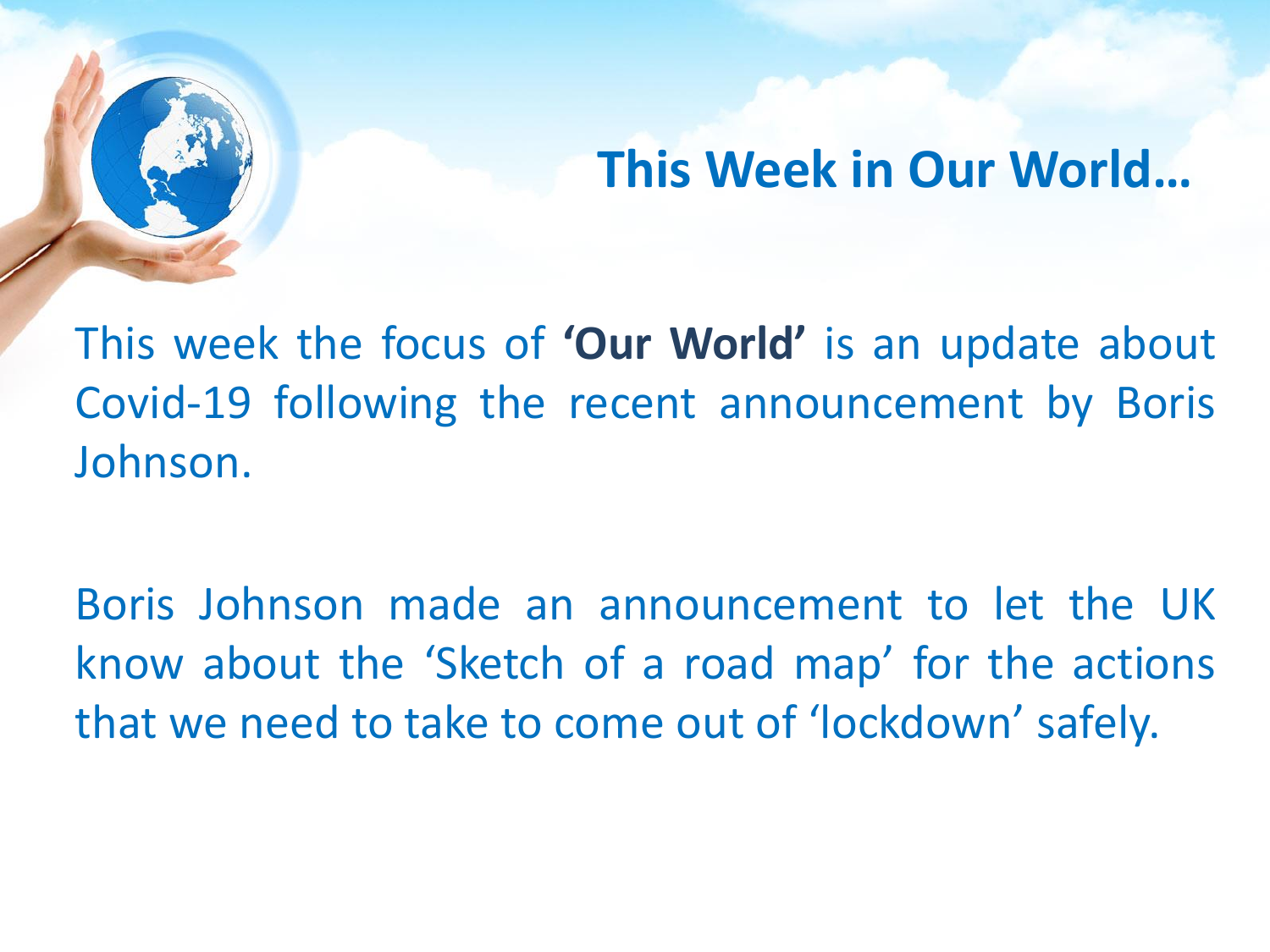

# **What's the background?**

We first learnt about Covid-19 (Coronavirus) in January when we heard about how it was affecting China.

School closed, to most of us, on Friday 20 March and we were instructed to 'Stay Home > Protect the NHS > Save Lives' by the Government on Monday 23 March. This has been referred to as 'Lockdown' by many.

At 7pm last night, Boris Johnson made an announcement thanking all of us for staying at home, protecting the NHS and saving lives. He said that to avoid a second spike of infections from the virus we all need to stick to the new guidelines to keep ourselves safe.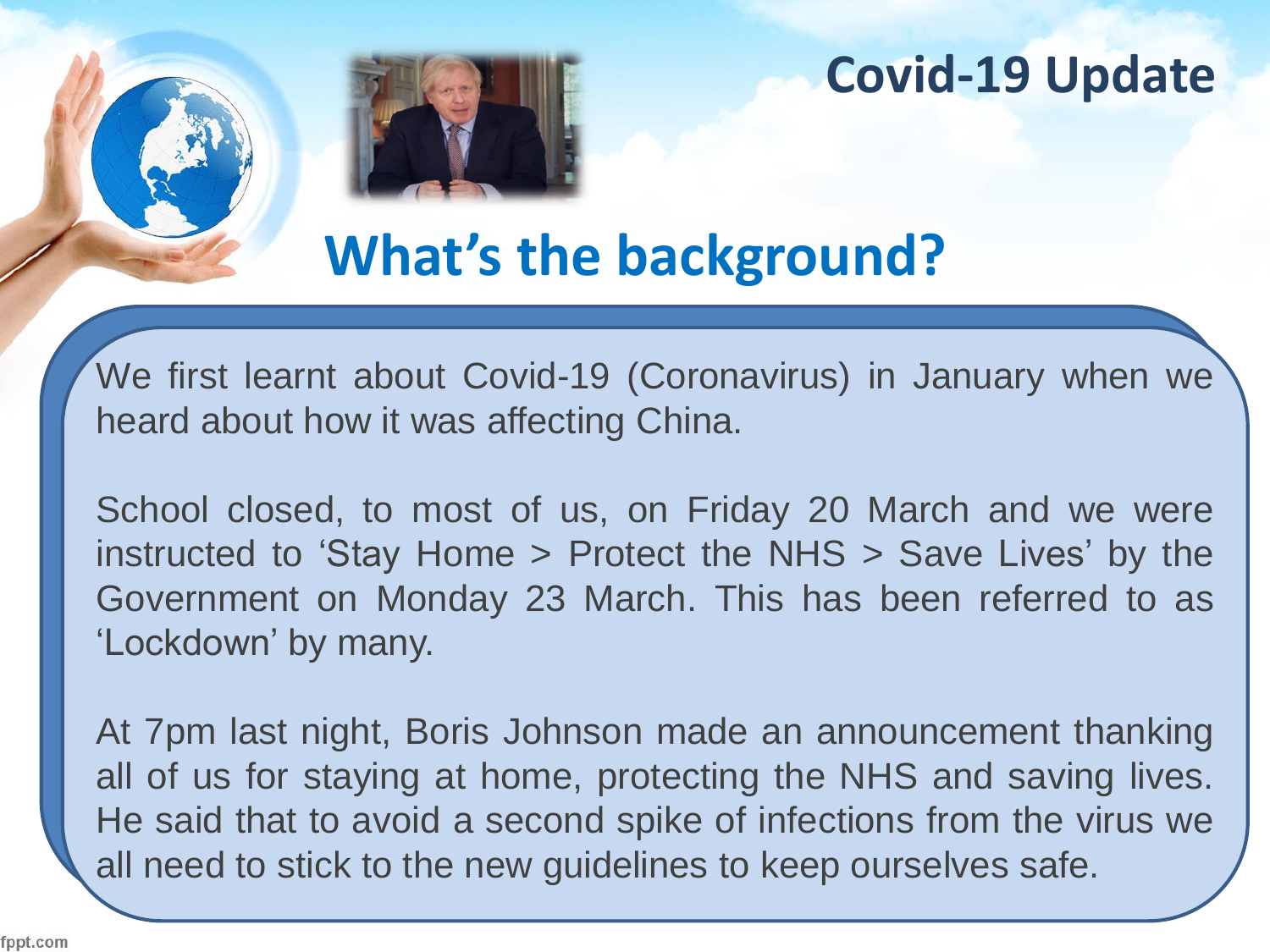**Upcoming Changes**

The main points are, if the rate of infections does not increase:

- $\triangleright$  The 2 metre social distancing rule will remain
- ➢ From this week people who are unable to work from home will return to work (with the 2m rule)
- ➢ From Wednesday people will be able to sit in a park, drive to areas to walk and exercise and play sports with members of their own family
- $\triangleright$  From June some primary school children will start to return to school (Woodstock CE Primary will give you lots of notice of who this will be and when this will happen)

 $\triangleright$  From July – some leisure facilities will reopen (with the 2m rule)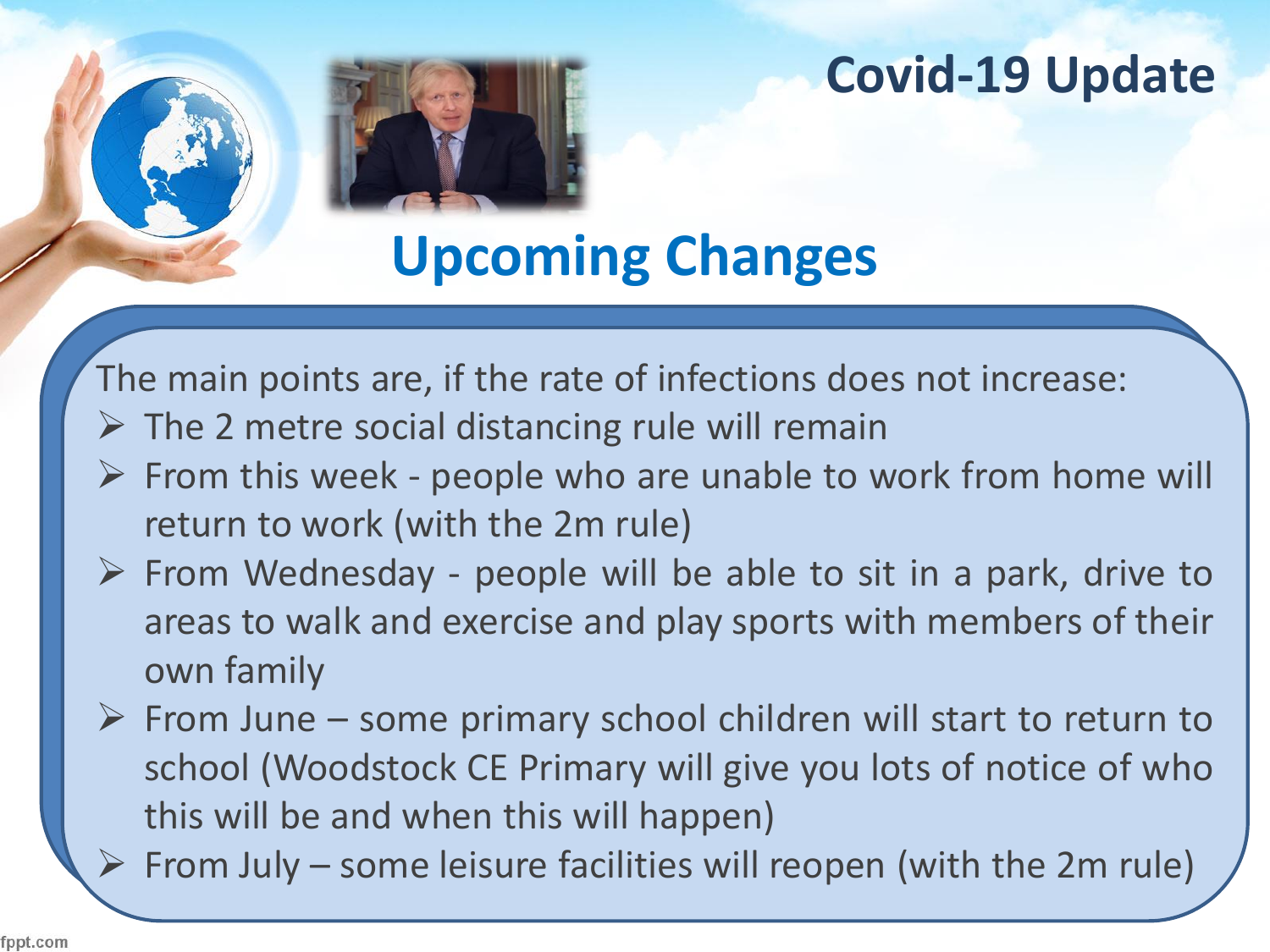

# **Upcoming Changes**

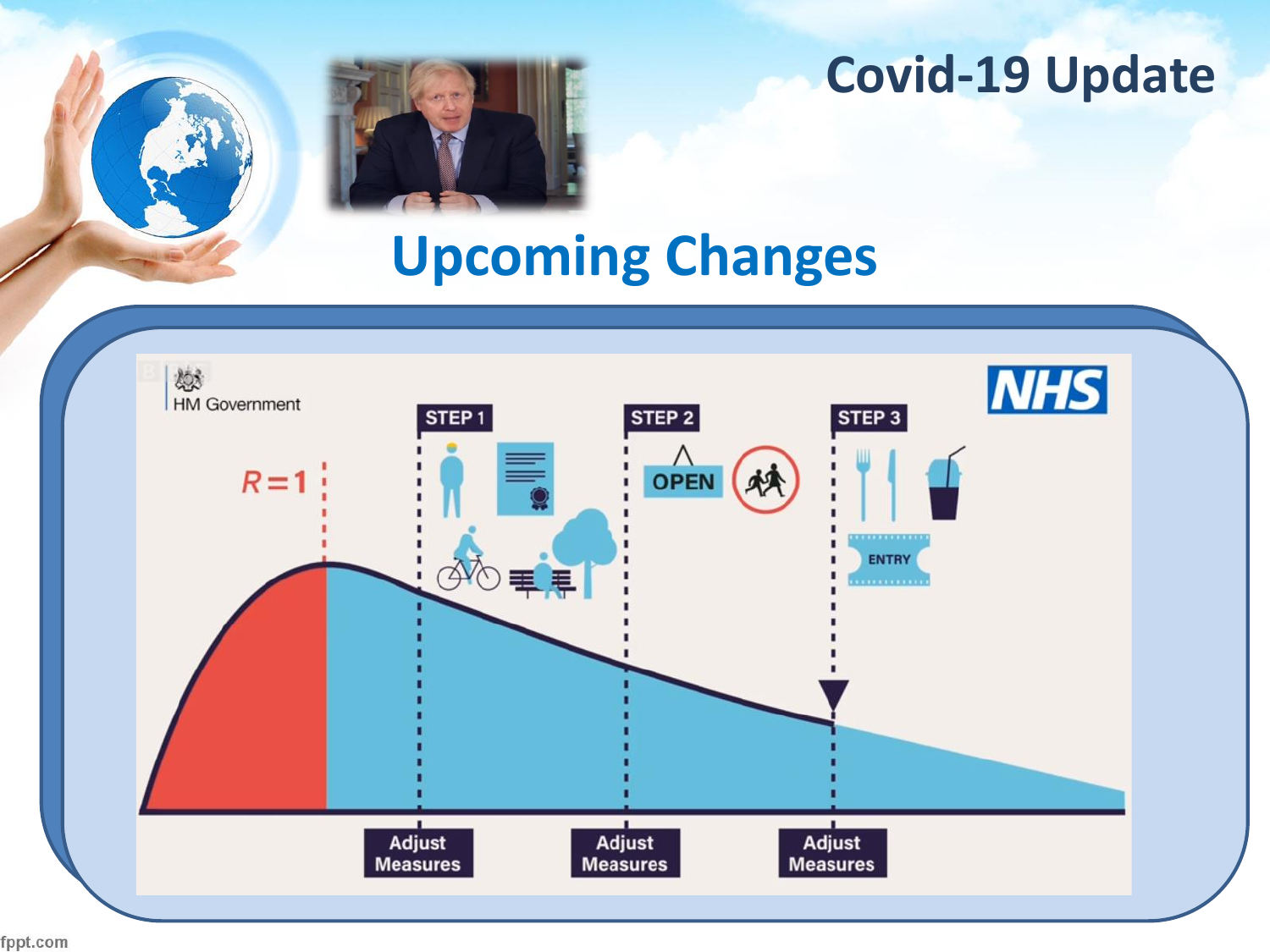#### We can help control the virus if we all STAY ALERT

home as much as possible **the Keep your distance if y** 

And if you or anyone in your household is symptoms, you all need to self-is-

AY ALERT > CONTROL THE VIRUS > SAVE

# **New Motto**

# We can help control the virus if we all STAY ALERT



ه

Stay at home as much as possible



Limit contact with other people

₹→↑ Keep your distance if you go out (2 metres apart where possible)



Wash your hands regularly

And if you or anyone in your household has symptoms, you all need to self-isolate.

**STAY ALERT > CONTROL THE VIRUS > SAVE LIVES**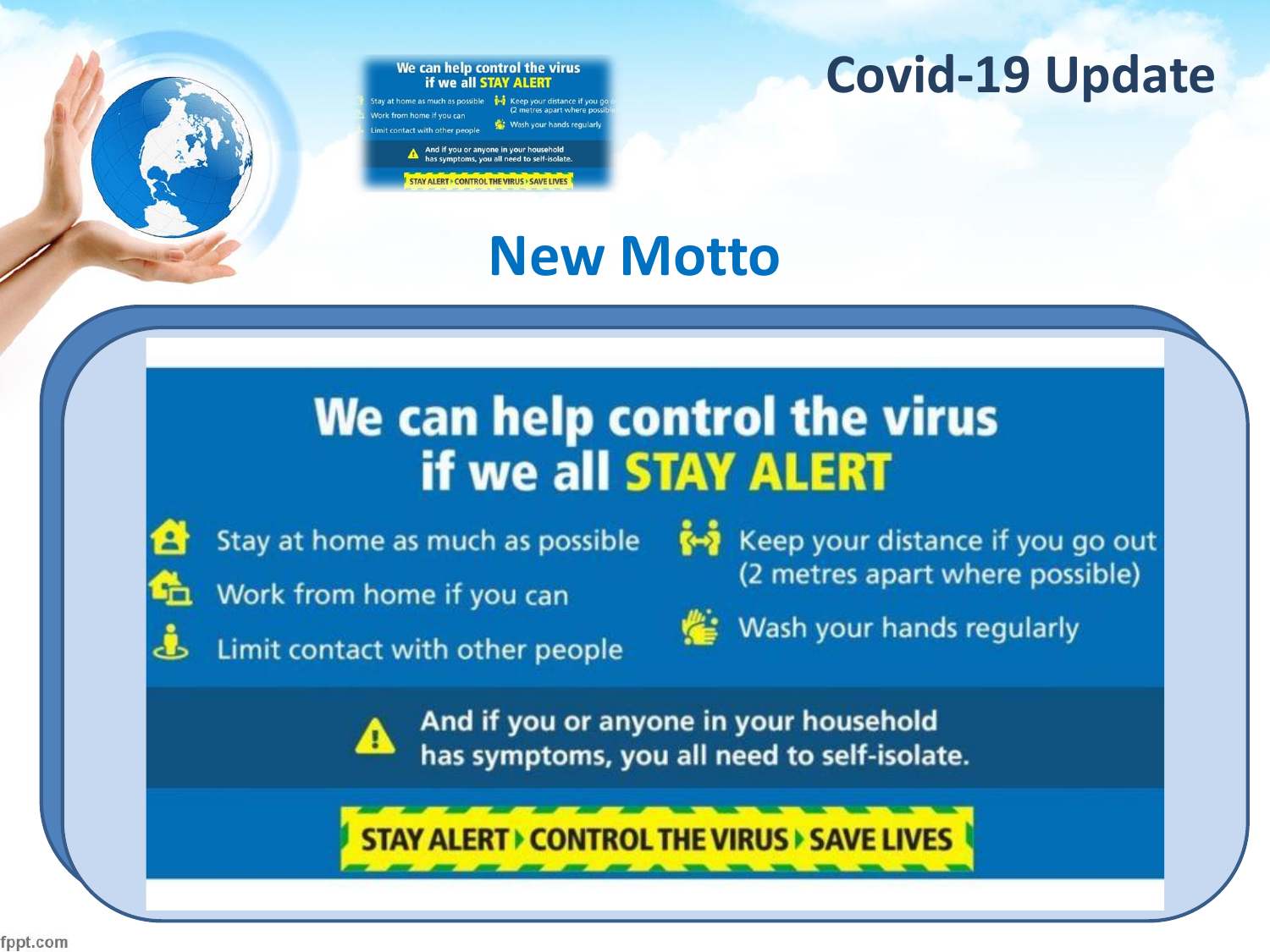

| HS | 1. Sufficient critical care<br>capacity across the UK     |
|----|-----------------------------------------------------------|
|    | 2. Sustained and consistent<br>fall in daily deaths       |
|    | 3. Rate of infection<br>decreasing                        |
|    | 4. Testing and PPE able<br>to meet demand                 |
|    | 5. Adjustments to measures<br>will not risk a second peak |

# **Five Point Checklist**

 $\Delta H$ 





1. Sufficient critical care capacity across the UK





2. Sustained and consistent fall in daily deaths



3. Rate of infection decreasing



4. Testing and PPE able to meet demand



**5. Adjustments to measures** will not risk a second peak that overwhelms the NHS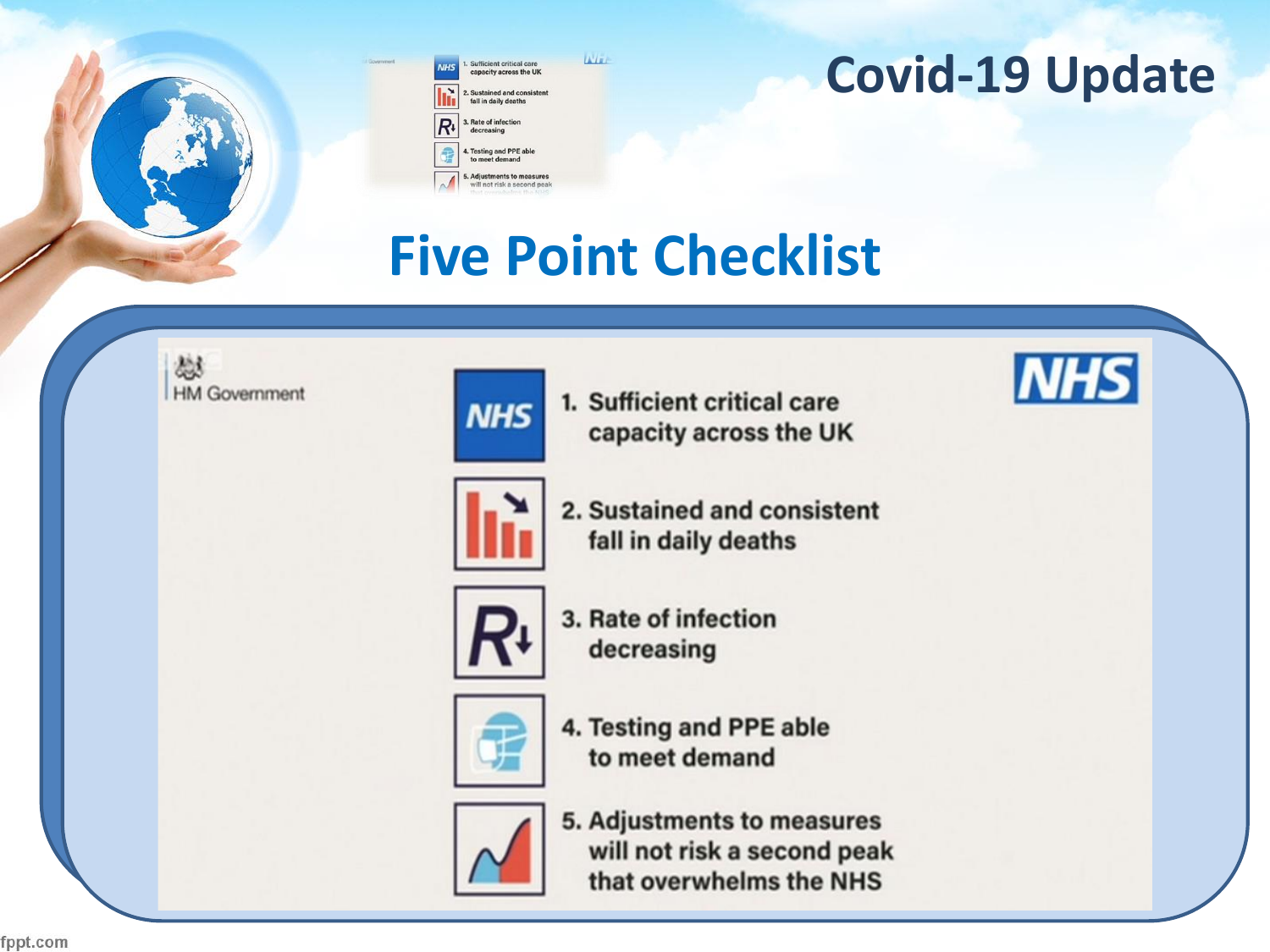# **New Alert System**

**IATH** 

Material risk of overwhelming the NH

COVID-19 no longe

**COVID** Alert **System** 



- $\dots$ The UK is currently at level 4 on the Alert System
- ❖The new instructions will help bring the alert down to 3
- ❖The UK needs to be at alert level 1 for the country to return to how we used to live